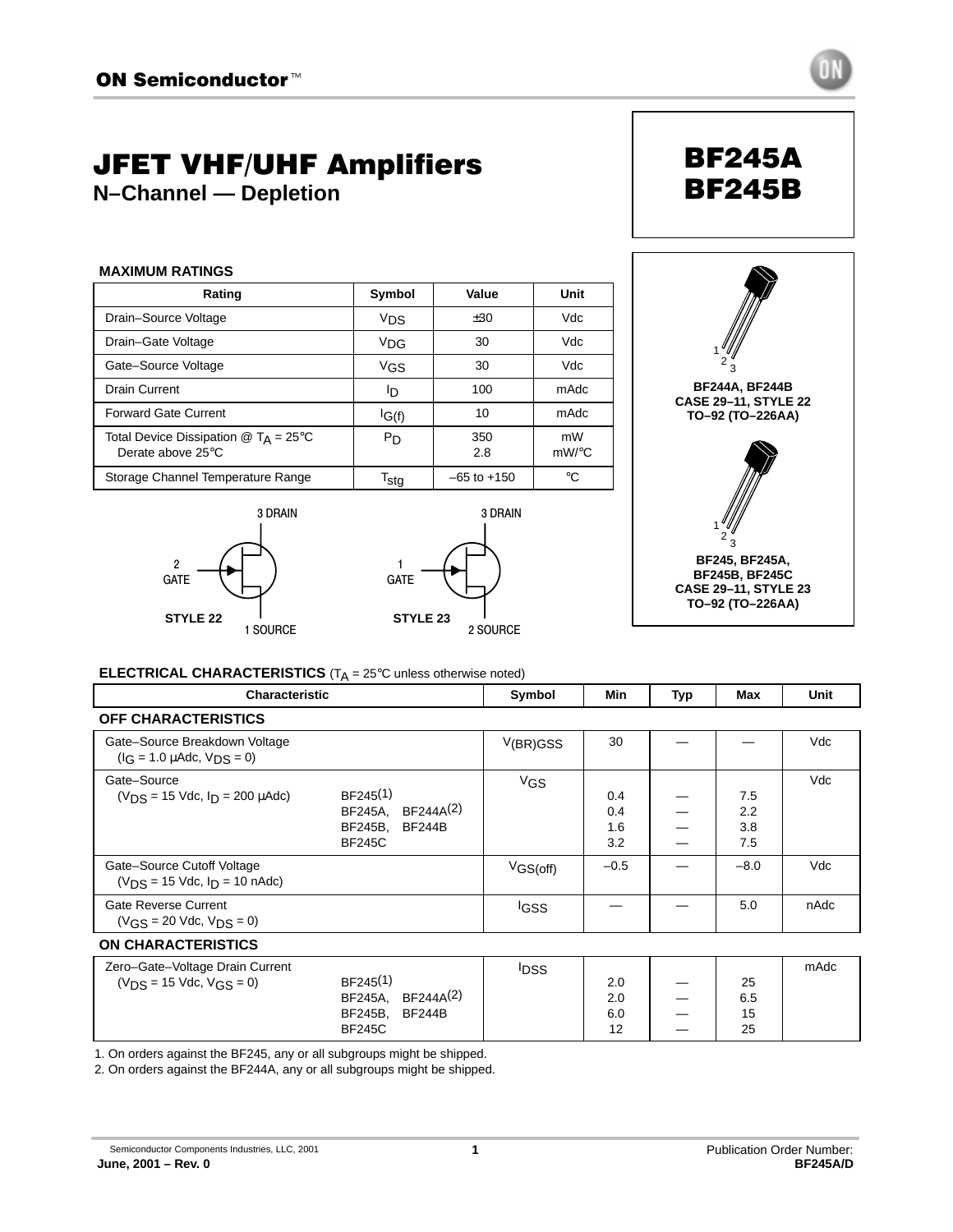#### **ELECTRICAL CHARACTERISTICS** (T<sub>A</sub> = 25°C unless otherwise noted) (Continued)

|                                     | <b>Characteristic</b>                                   | Symbol           | Min | Typ | Max | Unit       |
|-------------------------------------|---------------------------------------------------------|------------------|-----|-----|-----|------------|
| <b>SMALL-SIGNAL CHARACTERISTICS</b> |                                                         |                  |     |     |     |            |
| <b>Forward Transfer Admittance</b>  | $(V_{DS} = 15$ Vdc, $V_{GS} = 0$ , f = 1.0 kHz)         | $ Y_{fs} $       | 3.0 |     | 6.5 | mmhos      |
| <b>Output Admittance</b>            | $(V_{DS} = 15$ Vdc, $V_{GS} = 0$ , f = 1.0 kHz)         | $ Y_{OS} $       |     | 40  |     | umhos      |
| <b>Forward Transfer Admittance</b>  | $(V_{DS} = 15$ Vdc, $V_{GS} = 0$ , f = 200 MHz)         | $ Y_{fs} $       |     | 5.6 |     | mmhos      |
| Reverse Transfer Admittance         | $(V_{DS} = 15$ Vdc, $V_{GS} = 0$ , f = 200 MHz)         | $ Y_{rs} $       |     | 1.0 |     | mmhos      |
| Input Capacitance                   | $(V_{DS} = 20$ Vdc, $-V_{GS} = 1.0$ Vdc)                | $C_{\text{ISS}}$ |     | 3.0 |     | pF         |
| Reverse Transfer Capacitance        | $(V_{DS} = 20$ Vdc, $-V_{GS} = 1.0$ Vdc, f = 1.0 MHz)   | C <sub>rss</sub> |     | 0.7 |     | pF         |
| <b>Output Capacitance</b>           | $(V_{DS} = 20$ Vdc, $-V_{GS} = 1.0$ Vdc, $f = 1.0$ MHz) | C <sub>oss</sub> |     | 0.9 |     | pF         |
| Cut-off Frequency $(3)$             | $(V_{DS} = 15$ Vdc, $V_{GS} = 0$ )                      | F(Yfs)           |     | 700 |     | <b>MHz</b> |

3. The frequency at which  $g_{fs}$  is 0.7 of its value at 1 kHz.

# **COMMON SOURCE CHARACTERISTICS**

**ADMITTANCE PARAMETERS**









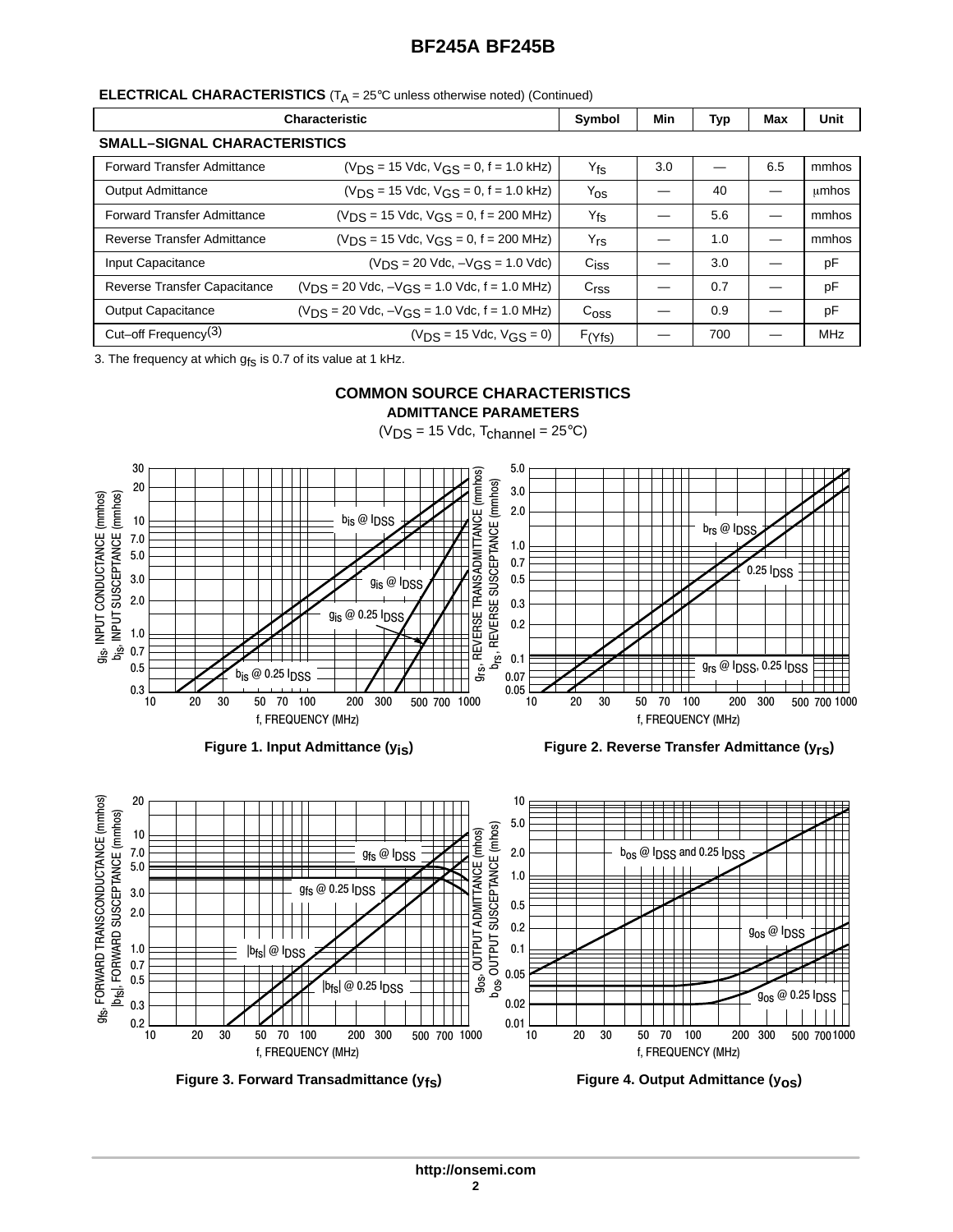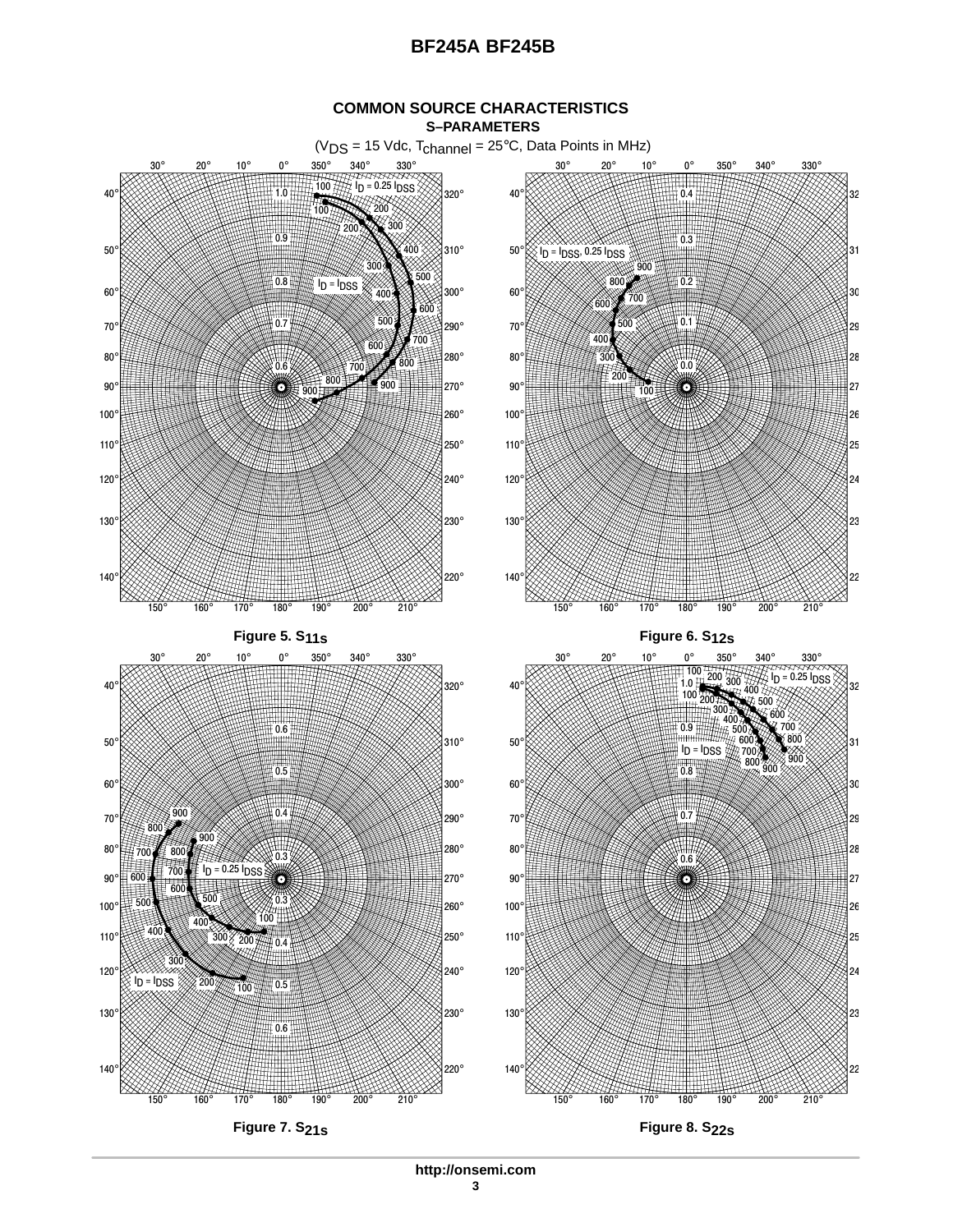#### **COMMON GATE CHARACTERISTICS ADMITTANCE PARAMETERS**

 $(V_{DG} = 15$  Vdc,  $T_{channel} = 25$ °C)



**Figure 9. Input Admittance (yig) Figure 10. Reverse Transfer Admittance (yrg)**

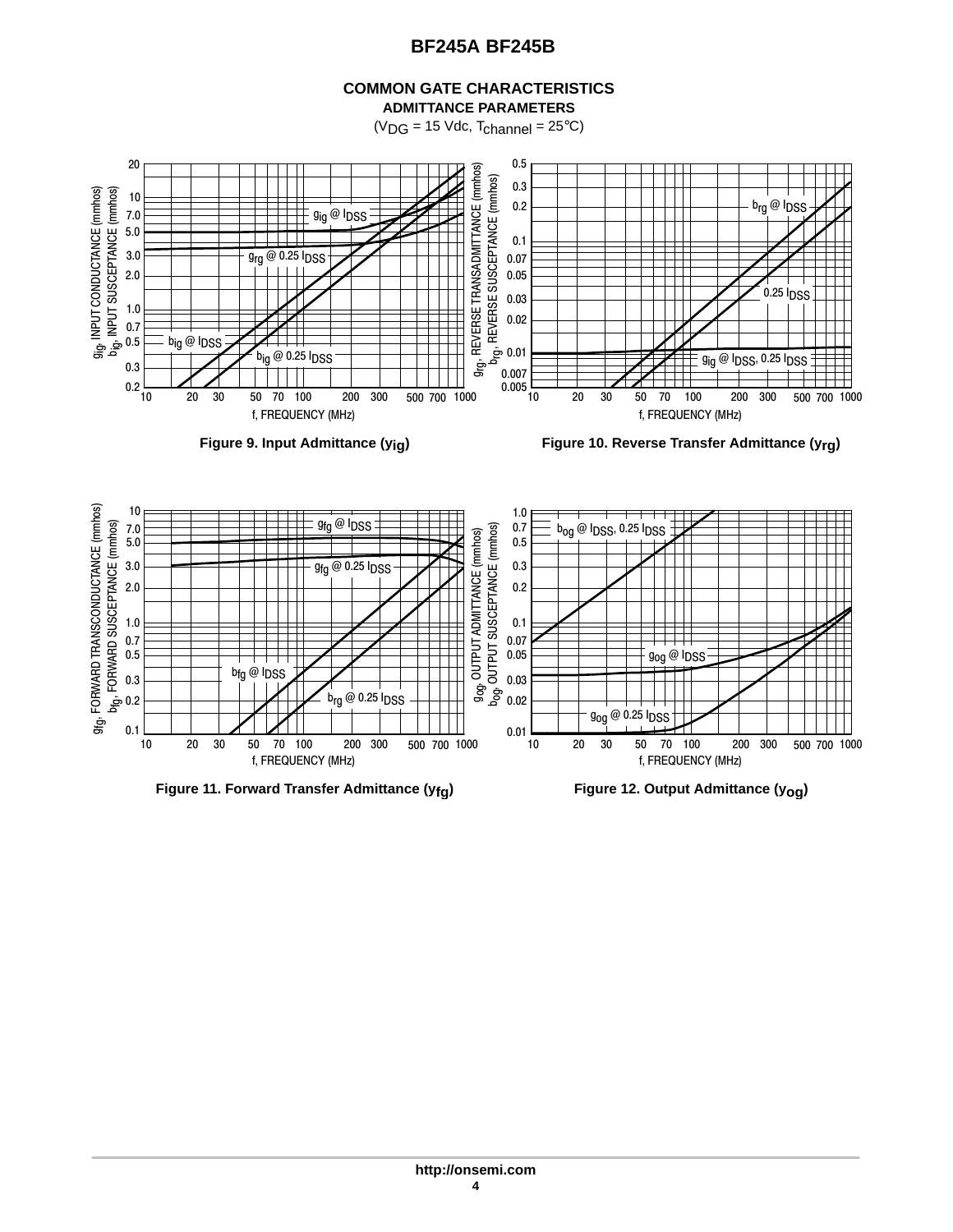#### **COMMON GATE CHARACTERISTICS S–PARAMETERS**

 $(V_{DS} = 15$  Vdc,  $T_{channel} = 25$ °C, Data Points in MHz)



**http://onsemi.com**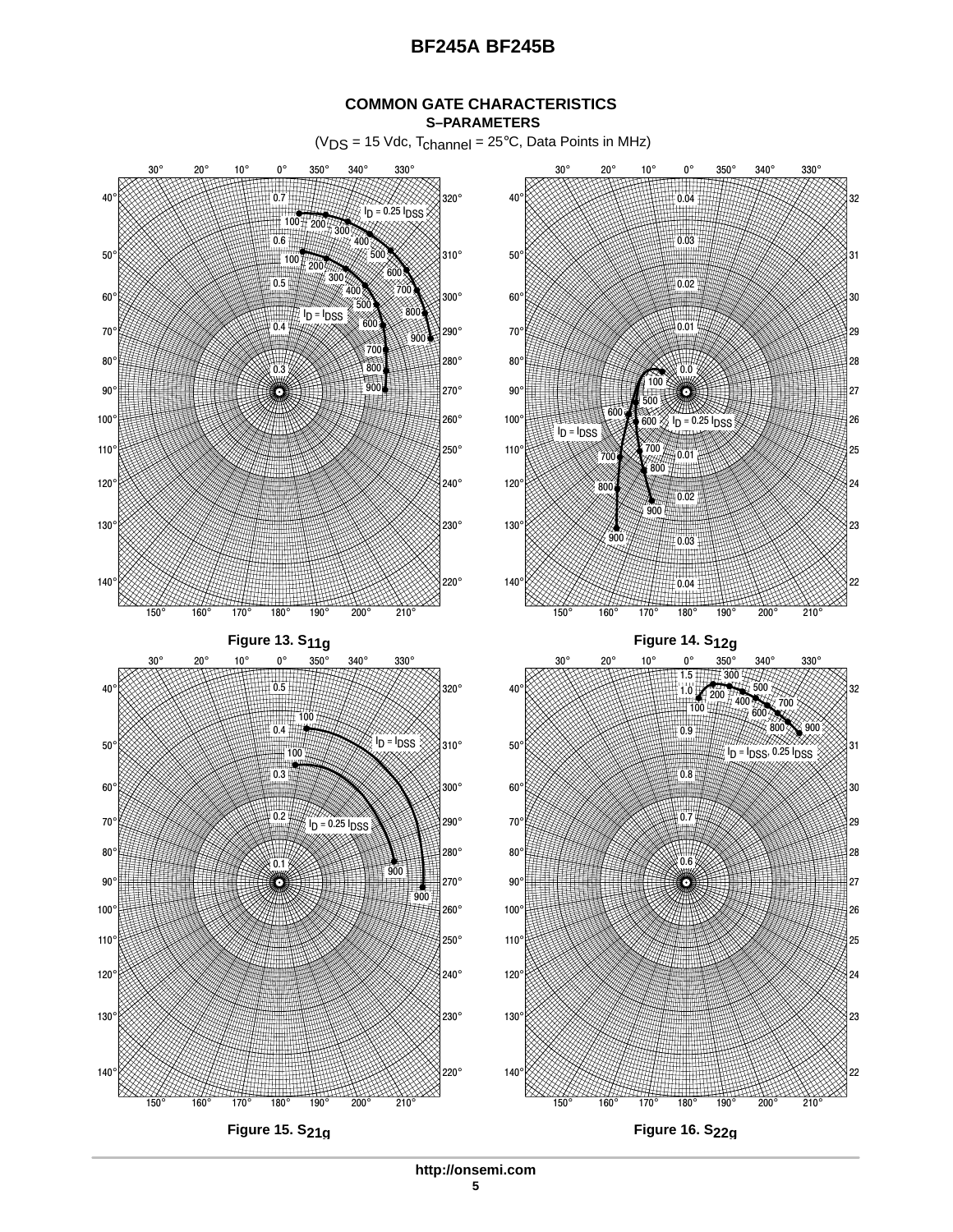## **PACKAGE DIMENSIONS**

**CASE 29–11 ISSUE AL TO–92 (TO–226)**





STYLE 22: PIN 1. SOURCE 2. GATE 3. DRAIN

STYLE 23: PIN 1. GATE 2. SOURCE 3. DRAIN

NOTES:<br>
1. DIMENSIONING AND TOLERANCING PER ANSI<br>
Y14.5M, 1982.<br>
2. CONTROLLING DIMENSION: INCH.<br>
3. CONTOUR OF PACKAGE BEYOND DIMENSION R<br>
15 UNCONTROLLED.<br>
4. LEAD DIMENSION IS UNCONTROLLED IN P AND<br>
BEYOND DIMENSION K M

| Ш               |                    |            | <b>INCHES</b> |               | <b>MILLIMETERS</b> |               |
|-----------------|--------------------|------------|---------------|---------------|--------------------|---------------|
| ĸ               |                    | <b>DIM</b> | <b>MIN</b>    | MAX           | <b>MIN</b>         | <b>MAX</b>    |
| 1               |                    | A          | 0.175         | 0.205         | 4.45               | 5.20          |
|                 |                    | в          | 0.170         | 0.210         | 4.32               | 5.33          |
|                 |                    | C          | 0.125         | 0.165         | 3.18               | 4.19          |
|                 |                    | D          | 0.016         | 0.021         | 0.407              | 0.533         |
| v<br>Λı         | D                  | G          | 0.045         | 0.055         | 1.15               | 1.39          |
| G               |                    | н          | 0.095         | 0.105         | 2.42               | 2.66          |
|                 |                    | u          | 0.015         | 0.020         | 0.39               | 0.50          |
| н               |                    | к          | 0.500         | $\frac{1}{2}$ | 12.70              | $\frac{1}{2}$ |
| v               |                    |            | 0.250         | $- - -$       | 6.35               | $- - -$       |
|                 |                    | N          | 0.080         | 0.105         | 2.04               | 2.66          |
|                 | <b>SECTION X-X</b> | D          | $\frac{1}{2}$ | 0.100         | $\frac{1}{2}$      | 2.54          |
| - 00- 100-<br>N |                    | R          | 0.115         | $\frac{1}{2}$ | 2.93               | $- - -$       |
|                 |                    | v          | 0.135         | $---$         | 3.43               | $- - -$       |

**http://onsemi.com 6**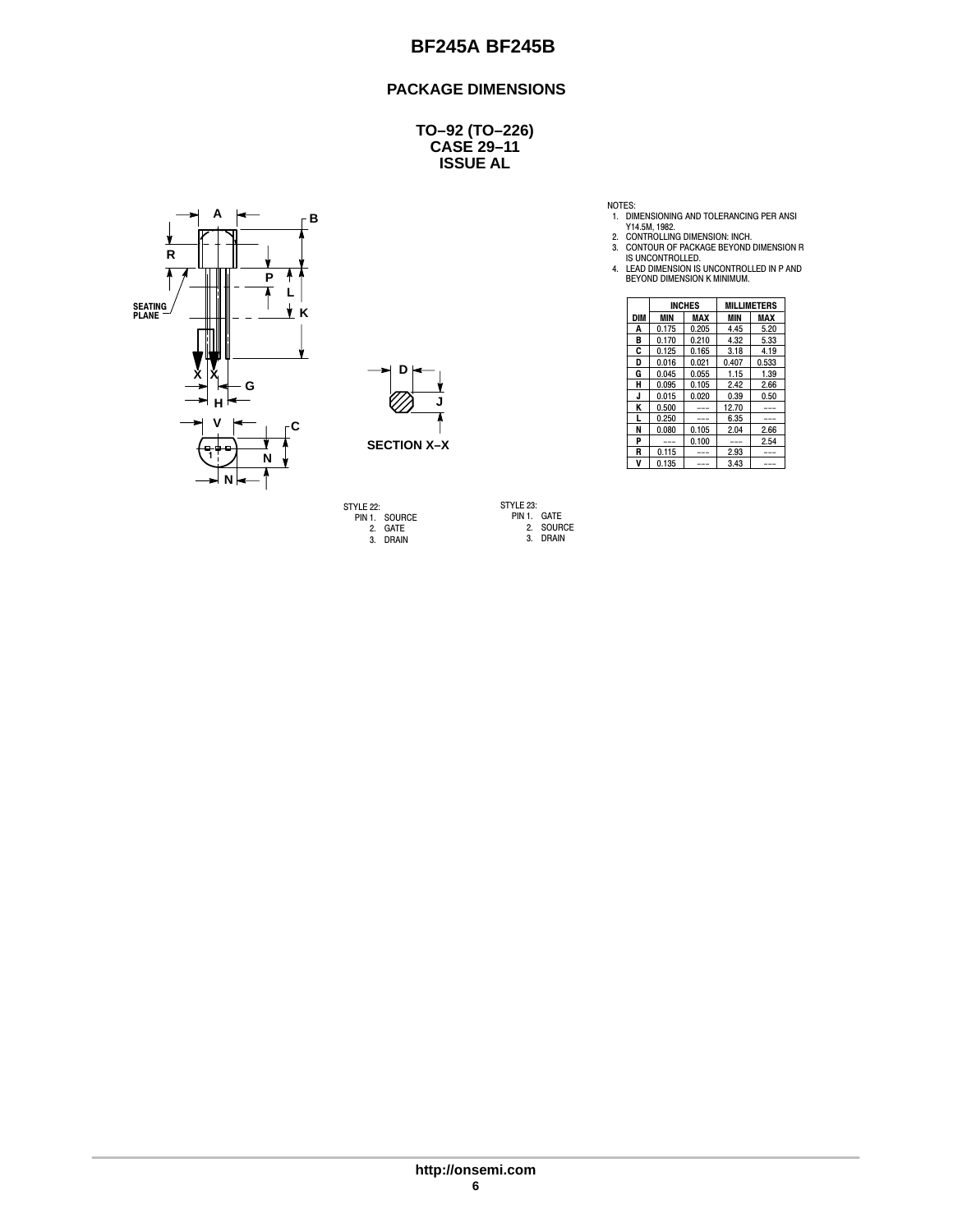# **Notes**